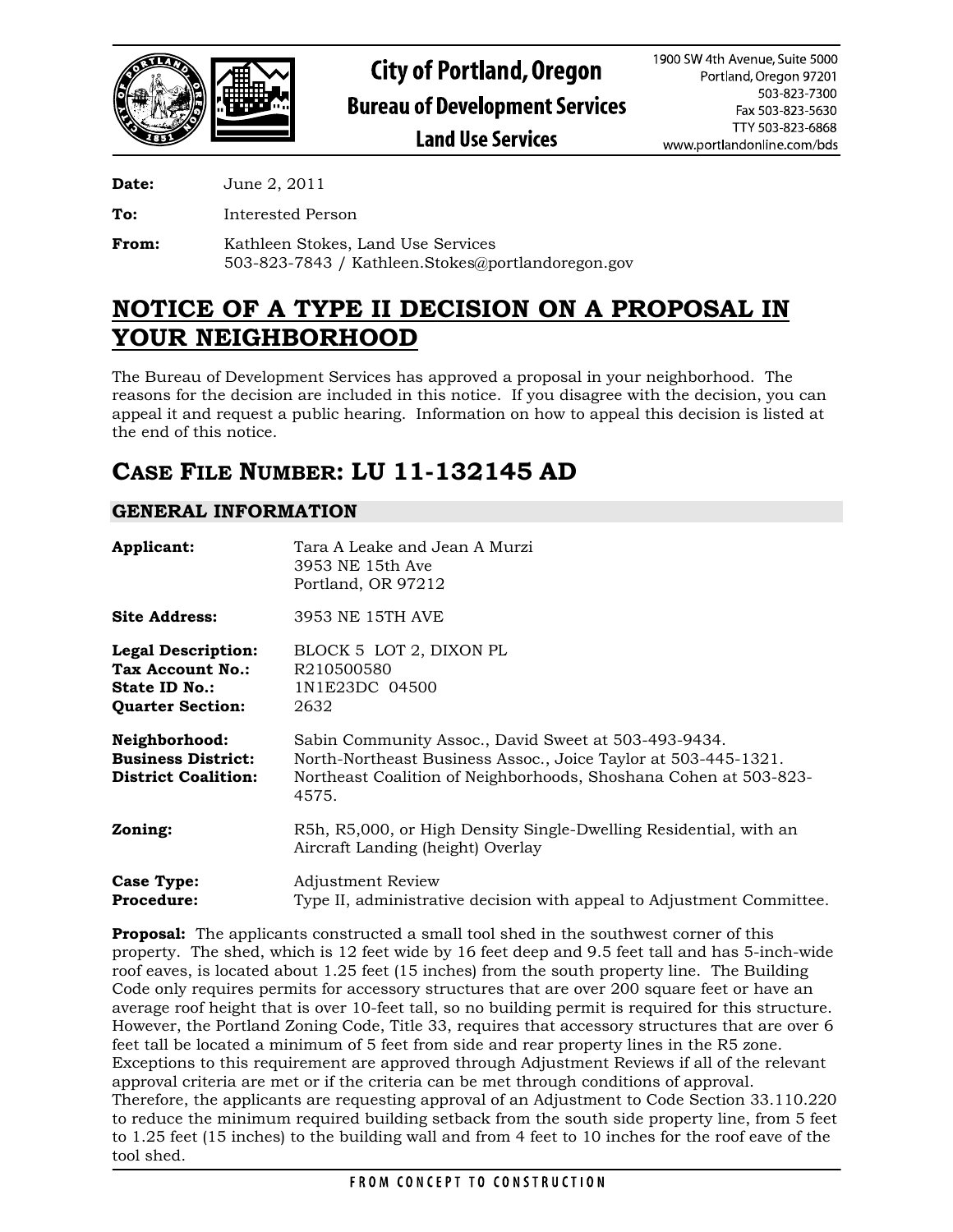**Relevant Approval Criteria:** To be approved, this proposal must comply with the approval criteria of 33.805.040 A.-F., Adjustments, cited below.

## **ANALYSIS**

**Site and Vicinity:** The applicants' site is a 5,250 square-foot parcel that is located on the west side of NE 15<sup>th</sup> Avenue, one lot to the south of the intersection with NE Shaver Street. The site is developed with a single-dwelling residence that was constructed in 1926. The area around the site is generally developed with other single-dwelling residences of a similar vintage.

**Zoning:** The site is zoned R5, High Density Single-Dwelling Residential. This zone is intended to accommodate single-dwelling development, with an average of one unit per 5,000 square feet of site area. This site also has an "h" or Aircraft Landing Overlay. The provisions of this overlay zone, that limit the height of structures within the aircraft landing approach patterns for the Portland International Airport, are not relevant to this proposal.

**Land Use History:** City records indicate there are no prior land use reviews for this site.

**Agency Review:** A "Notice of Proposal in Your Neighborhood" was mailed **May 2, 2011**. The following Bureaus have responded to indicate that there are no issues or concerns related to approval of the requested Adjustment. Agencies that provided written comments regarding permit review requirements are noted with exhibit numbers. The other agencies listed below provided electronic responses of, "no concerns":

• Environmental Services indicated that gutters and downspouts would need to be installed to prevent storm water runoff onto the adjacent property (Exhibit E-1).

- Water Bureau provided information on the existing water service for the site (Exhibit E-2).
- Transportation Engineering
- Fire Bureau
- Site Development Section of BDS
- Life Safety Plan Review Section of BDS
- Parks-Forestry Division

**Neighborhood Review:** A Notice of Proposal in Your Neighborhood was mailed on May 2, 2011. No written responses have been received from either the Neighborhood Association or notified property owners in response to the proposal.

## **ZONING CODE APPROVAL CRITERIA**

**33.805.010 Purpose of Adjustments** The regulations of the zoning code are designed to implement the goals and policies of the Comprehensive Plan. These regulations apply city-wide, but because of the city's diversity, some sites are difficult to develop in compliance with the regulations. The adjustment review process provides a mechanism by which the regulations in the zoning code may be modified if the proposed development continues to meet the intended purpose of those regulations. Adjustments may also be used when strict application of the zoning code's regulations would preclude all use of a site. Adjustment reviews provide flexibility for unusual situations and allow for alternative ways to meet the purposes of the code, while allowing the zoning code to continue to provide certainty and rapid processing for land use applications.

## **33.805.040 Adjustment Approval Criteria**

Adjustment requests will be approved if the review body finds that the applicant has shown that approval criteria A. through F. stated below have been met.

- **A.** Granting the adjustment will equally or better meet the purpose of the regulation to be modified; and
- **B.** If in a residential zone, the proposal will not significantly detract from the livability or appearance of the residential area, or if in an OS, C, E, or I zone, the proposal will be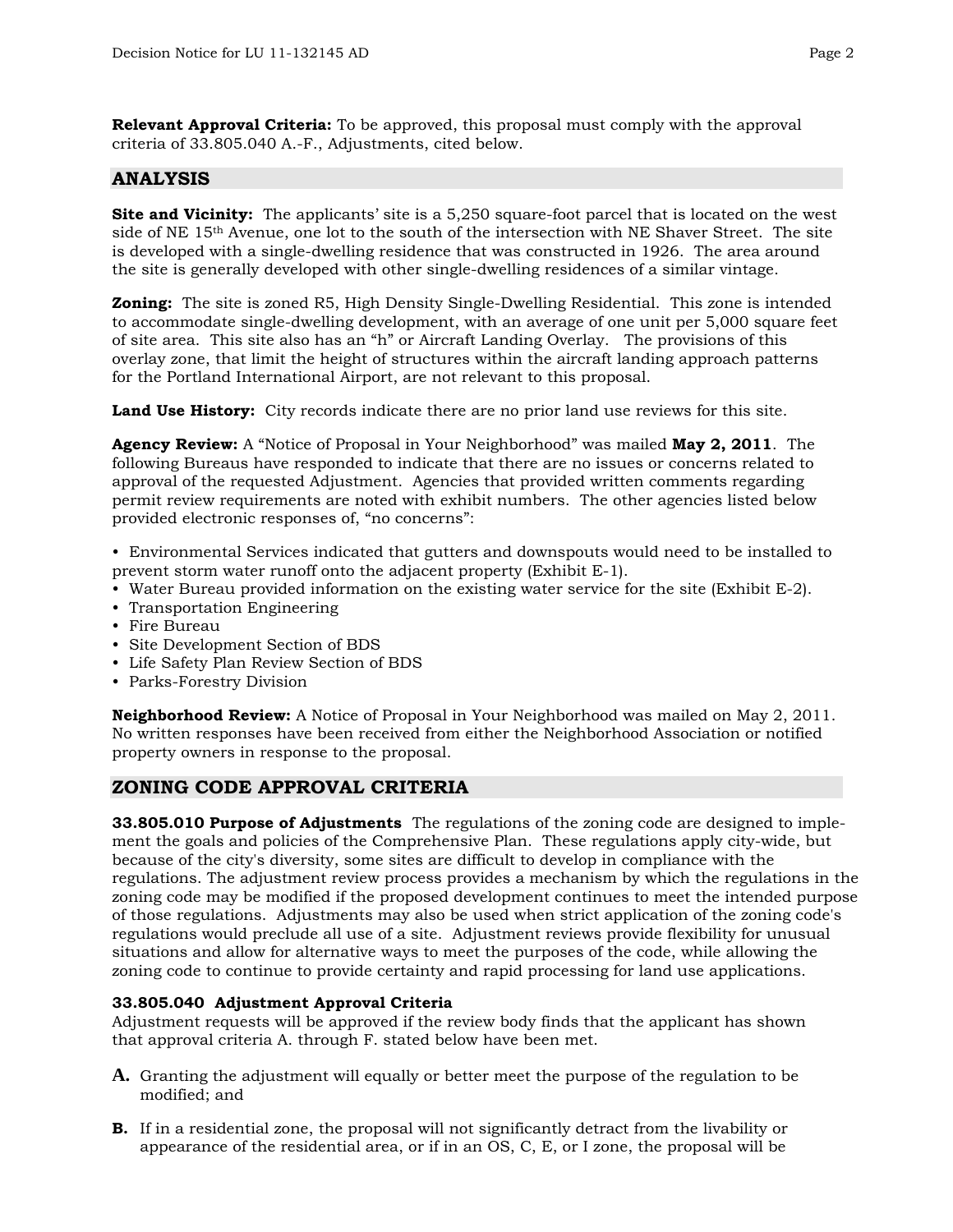consistent with the classifications of the adjacent streets and the desired character of the area; and

- **C.** If more than one adjustment is being requested, the cumulative effect of the adjustments results in a project which is still consistent with the overall purpose of the zone; and
- **D.** City-designated scenic resources and historic resources are preserved; and
- **E.** Any impacts resulting from the adjustment are mitigated to the extent practical.
- **F.** If in an environmental zone, the proposal has as few significant detrimental environmental impacts on the resource and resource values as is practicable.

## **FINDINGS AND CONCLUSIONS**

The applicants' proposal meets all of the relevant approval criteria: *The purposes of building setback requirements are to maintain light, air, separation for fire protection, and access for fire fighting. Setback standards also reflect the general building scale and placement of development in the City's neighborhoods and promote a reasonable physical relationship between residences. They promote options for privacy for neighboring properties and provide adequate flexibility to site a building so that it may be compatible with the neighborhood, fit the topography of the site, allow for required outdoor areas, and allow for architectural diversity.* 

The applicants' request is to allow a tool shed to be located within the required building setback, 1.25 feet (15 inches) from the south side property line. The roof eaves come to 10 inches from the side property line. There will be no impacts on light or air from this proposal, beyond what would be expected by right. The structure could actually be located in this setback area, if it were larger, as it could then be considered to be a garage and would qualify for the exception that allows garages to be located in the side and rear setbacks. This structure is only 16 feet deep and so it could not contain the standard 9-foot by 18-foot parking space and so it cannot be classified as a garage. There will be adequate separation for fire protection and access for fire fighting from this proposal because, although a building permit is not required, the shed will be required as a condition of approval of this review, to have a one-hour fire-rated construction on the south side. Privacy will not be an issue, as there will be no openings on the side of the building that faces the south property line. The shed is similar to other structures in the neighborhood and so it appears to be compatible with the surrounding development, in regards to the general building scale and placement of development and the reasonable physical relationship between residences. The proposal will maintain the building's compatibility with the neighborhood and the existing architectural diversity of the area and will not have any effect on the outdoor areas on the site. No significant impacts on livability will occur because a condition will require that the structure have gutters and down spouts installed, in order to ensure that storm water drainage from the roof will be directed away from the neighbor's property to the south. Only one Adjustment has been requested. There are no scenic or historic resources on this site; and it is not located in an environmental zone, so the criteria related to these issues do not apply. Therefore, all of the relevant approval criteria are met and the proposal can be approved, in substantial compliance with the proposed site plan and elevation drawings.

## **DEVELOPMENT STANDARDS**

Unless specifically required in the approval criteria listed above, this proposal does not have to meet the development standards in order to be approved during this review process. The plans submitted for a building or zoning permit must demonstrate that all development standards of Title 33 can be met, or have received an Adjustment or Modification via a land use review prior to the approval of a building or zoning permit.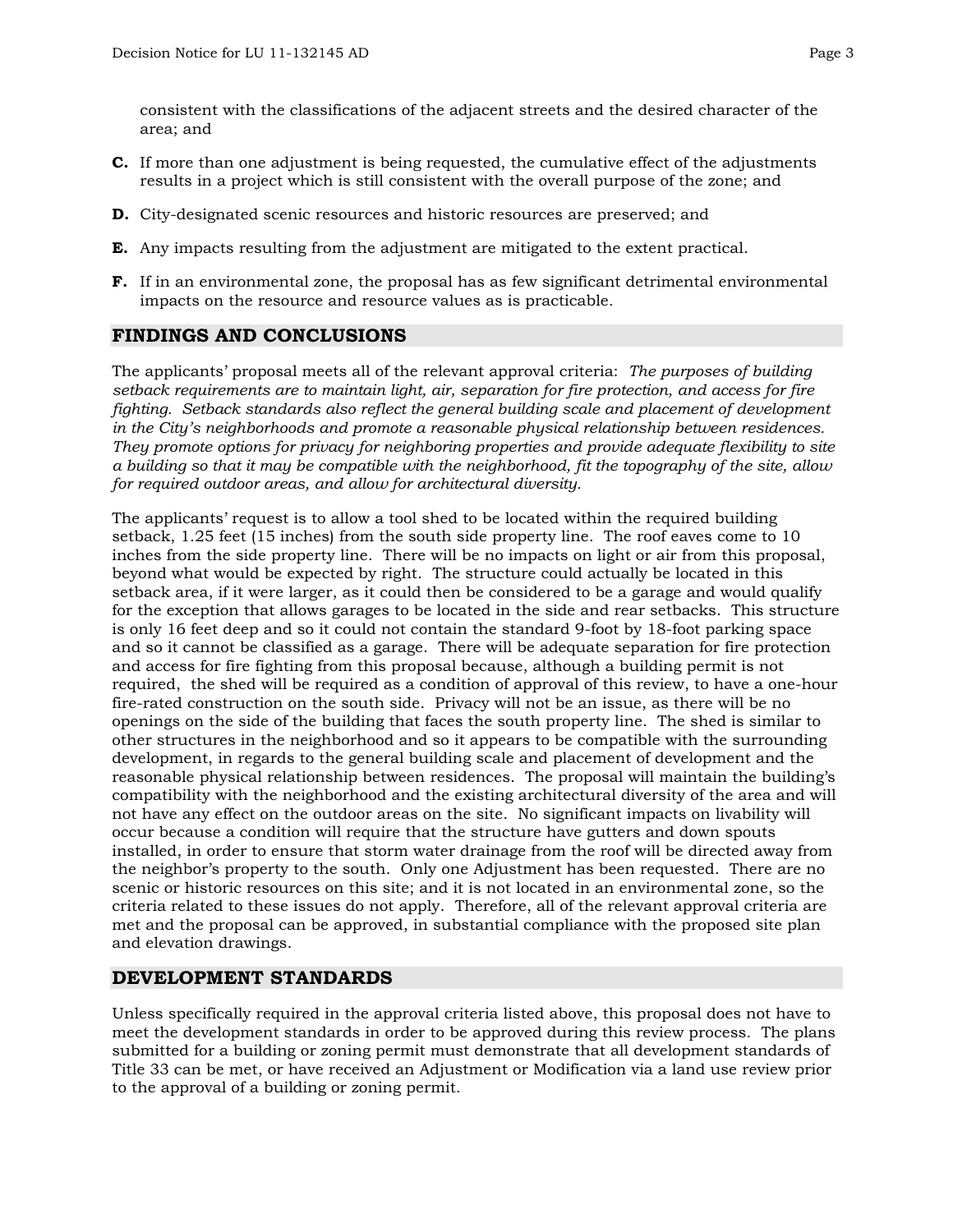#### **ADMINISTRATIVE DECISION**

Approval of an Adjustment to Code Section 33.110.220 to reduce the minimum required building setback from the south side property line, from 5 feet to 1.25 feet (15 inches) to the building wall and from 4 feet to 10 inches for the roof eave of the tool shed, in general compliance with the approved site plans, Exhibits C-1 through C-2, signed and dated May 31, 2011, subject to the following conditions:

- A. As part of the permit application submittal, the following development-related conditions (B through D) must be noted on each of the 4 required site plans or included as a sheet in the numbered set of plans. The sheet on which this information appears must be labeled "ZONING COMPLIANCE PAGE - Case File LU 11-132145 AD." All requirements must be graphically represented on the site plan, landscape, or other required plan and must be labeled "REQUIRED."
- B. A zoning permit is required, in order to determine that the Conditions of Approval have been met.
- C. One-hour fire-rated construction is required on the south side of the structure, within three feet of the property line.
- D. Gutters and down spouts must be installed on the building, in order to ensure that storm water drainage is directed away from the adjacent property to the south.

| <b>Staff Planner: Kathleen Stokes</b> |                                                                    |                  |
|---------------------------------------|--------------------------------------------------------------------|------------------|
| Decision rendered by:                 | By authority of the Director of the Bureau of Development Services | on May 31, 2011. |

#### **Decision mailed: June 2, 2011**

**About this Decision.** This land use decision is **not a permit** for development. Permits may be required prior to any work. Contact the Development Services Center at 503-823-7310 for information about permits.

**Procedural Information.** The application for this land use review was submitted on April 20, 2011, and was determined to be complete on **April 28, 2011.**

*Zoning Code Section 33.700.080* states that Land Use Review applications are reviewed under the regulations in effect at the time the application was submitted, provided that the application is complete at the time of submittal, or complete within 180 days. Therefore this application was reviewed against the Zoning Code in effect on April 20, 2011.

*ORS 227.178* states the City must issue a final decision on Land Use Review applications within 120-days of the application being deemed complete. The 120-day review period may be waived or extended at the request of the applicant. In this case, the applicant did not waive or extend the 120-day review period. Unless extended by the applicant, **the 120 days will expire on: August 27, 2011.**

#### **Some of the information contained in this report was provided by the applicant.**

As required by Section 33.800.060 of the Portland Zoning Code, the burden of proof is on the applicant to show that the approval criteria are met. The Bureau of Development Services has independently reviewed the information submitted by the applicant and has included this information only where the Bureau of Development Services has determined the information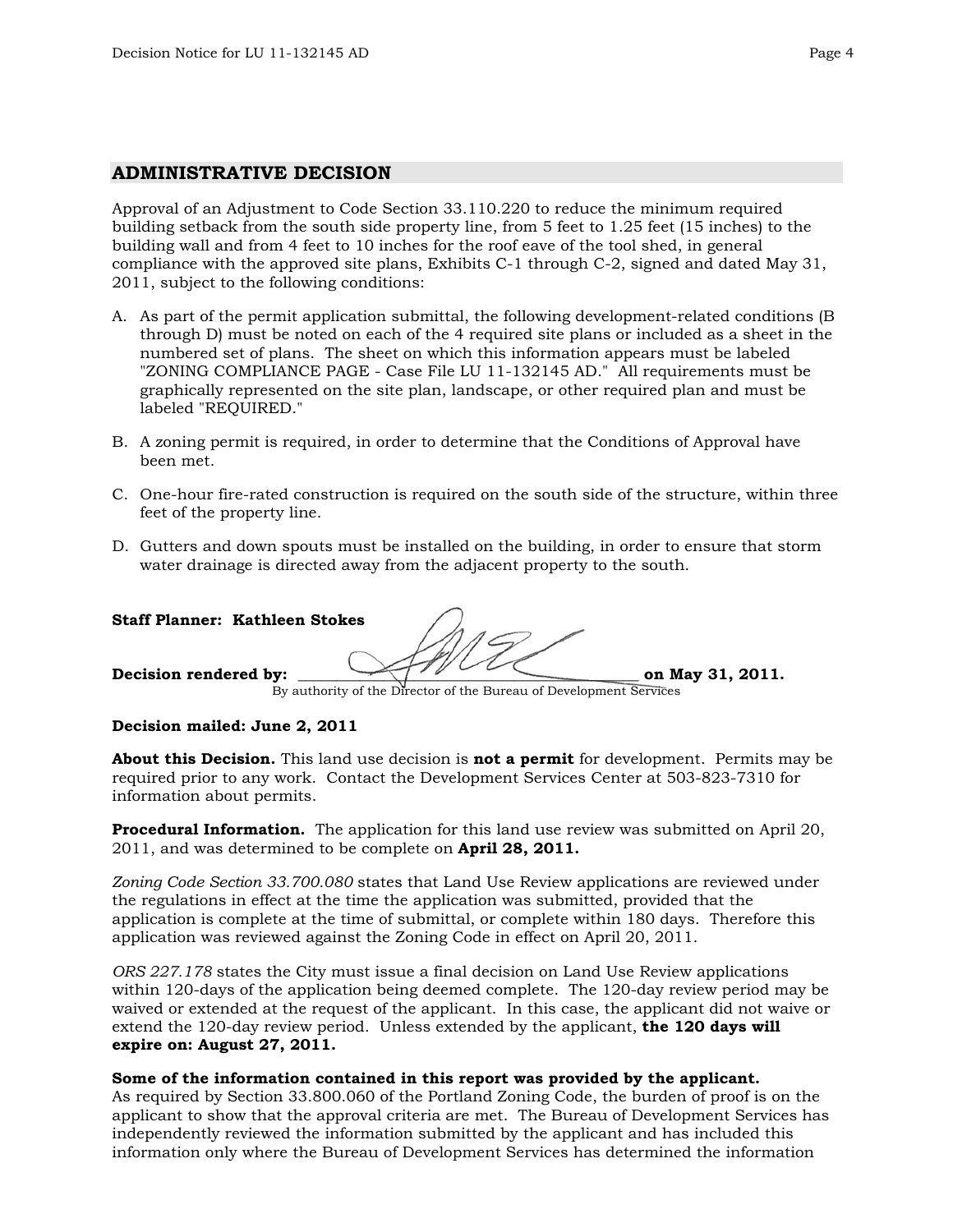satisfactorily demonstrates compliance with the applicable approval criteria. This report is the decision of the Bureau of Development Services with input from other City and public agencies.

**Conditions of Approval.** If approved, this project may be subject to a number of specific conditions, listed above. Compliance with the applicable conditions of approval must be documented in all related permit applications. Plans and drawings submitted during the permitting process must illustrate how applicable conditions of approval are met. Any project elements that are specifically required by conditions of approval must be shown on the plans, and labeled as such.

These conditions of approval run with the land, unless modified by future land use reviews. As used in the conditions, the term "applicant" includes the applicant for this land use review, any person undertaking development pursuant to this land use review, the proprietor of the use or development approved by this land use review, and the current owner and future owners of the property subject to this land use review.

**Appealing this decision.** This decision may be appealed to the Adjustment Committee, which will hold a public hearing. Appeals must be filed **by 4:30 PM on June 16, 2011** at 1900 SW Fourth Ave. Appeals can be filed Tuesday through Friday on the first floor of the Development Services Center until 3 p.m. After 3 p.m. and Mondays, appeals must be submitted to the receptionist at the front desk on the fifth floor. **An appeal fee of \$250 will be charged**. The appeal fee will be refunded if the appellant prevails. There is no fee for ONI recognized organizations appealing a land use decision for property within the organization's boundaries. The vote to appeal must be in accordance with the organization's bylaws. Assistance in filing the appeal and information on fee waivers is available from BDS in the Development Services Center. Please see the appeal form for additional information.

The file and all evidence on this case are available for your review by appointment only. Please call the Request Line at our office, 1900 SW Fourth Avenue, Suite 5000, phone 503-823-7617, to schedule an appointment. I can provide some information over the phone. Copies of all information in the file can be obtained for a fee equal to the cost of services. Additional information about the City of Portland, city bureaus, and a digital copy of the Portland Zoning Code is available on the internet at [www.portlandonline.com](http://www.ci.portland.or.us/).

**Attending the hearing.** If this decision is appealed, a hearing will be scheduled, and you will be notified of the date and time of the hearing. The decision of the Adjustment Committee is final; any further appeal must be made to the Oregon Land Use Board of Appeals (LUBA) within 21 days of the date of mailing the decision, pursuant to ORS 197.620 and 197.830. Contact LUBA at 550 Capitol St. NE, Suite 235, Salem, Oregon 97301, or phone 1-503-373-1265 for further information.

Failure to raise an issue by the close of the record at or following the final hearing on this case, in person or by letter, may preclude an appeal to the Land Use Board of Appeals (LUBA) on that issue. Also, if you do not raise an issue with enough specificity to give the Adjustment Committee an opportunity to respond to it, that also may preclude an appeal to LUBA on that issue.

## **Recording the final decision.**

If this Land Use Review is approved the final decision must be recorded with the Multnomah County Recorder. A few days prior to the last day to appeal, the City will mail instructions to the applicant for recording the documents associated with their final land use decision.

- *Unless appealed,* The final decision may be recorded on or after **June 17, 2011– (the day following the last day to appeal).**
- A building or zoning permit will be issued only after the final decision is recorded.

The applicant, builder, or a representative may record the final decision as follows:

• By Mail: Send the two recording sheets (sent in separate mailing) and the final Land Use Review decision with a check made payable to the Multnomah County Recorder to: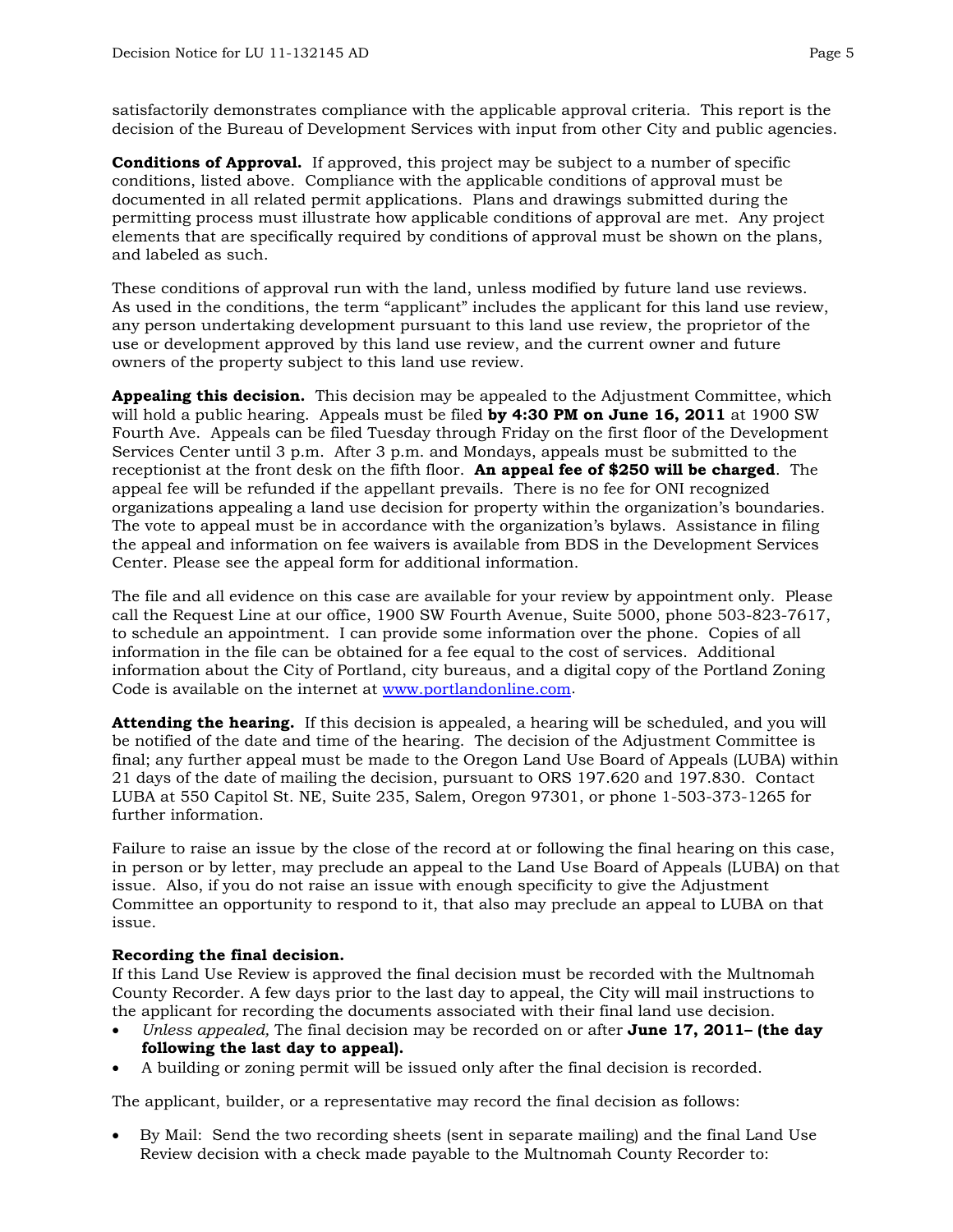• In Person: Bring the two recording sheets (sent in separate mailing) and the final Land Use Review decision with a check made payable to the Multnomah County Recorder to the County Recorder's office located at 501 SE Hawthorne Boulevard, #158, Portland OR 97214. The recording fee is identified on the recording sheet.

For further information on recording, please call the County Recorder at 503-988-3034 For further information on your recording documents please call the Bureau of Development Services Land Use Services Division at 503-823-0625.

**Expiration of this approval.** An approval expires three years from the date the final decision is rendered unless a building permit has been issued, or the approved activity has begun.

Where a site has received approval for multiple developments, and a building permit is not issued for all of the approved development within three years of the date of the final decision, a new land use review will be required before a permit will be issued for the remaining development, subject to the Zoning Code in effect at that time.

Zone Change and Comprehensive Plan Map Amendment approvals do not expire.

**Applying for your permits.** A building permit, occupancy permit, or development permit may be required before carrying out an approved project. At the time they apply for a permit, permittees must demonstrate compliance with:

- All conditions imposed herein;
- All applicable development standards, unless specifically exempted as part of this land use review;
- All requirements of the building code; and
- All provisions of the Municipal Code of the City of Portland, and all other applicable ordinances, provisions and regulations of the City.

## **EXHIBITS**

## NOT ATTACHED UNLESS INDICATED

- A. Applicant's Statement
- B. Zoning Map (attached)
- C. Plans/Drawings:
	- 1. Site Plan (attached)
	- 2. Elevation Drawing (attached)
	- 3. Section Drawing
- D. Notification information:
	- 1. Mailing list
	- 2. Mailed notice
- E. Agency Responses:
	- 1. Bureau of Environmental Services
	- 2. Water Bureau
	- 3. Summary of electronic responses from City agencies
- F. Correspondence: (none received)
- G. Other: (none)

**The Bureau of Development Services is committed to providing equal access to information and hearings. Please notify us no less than five business days prior to the event if you need special accommodations. Call 503-823-7300 (TTY 503-823- 6868).**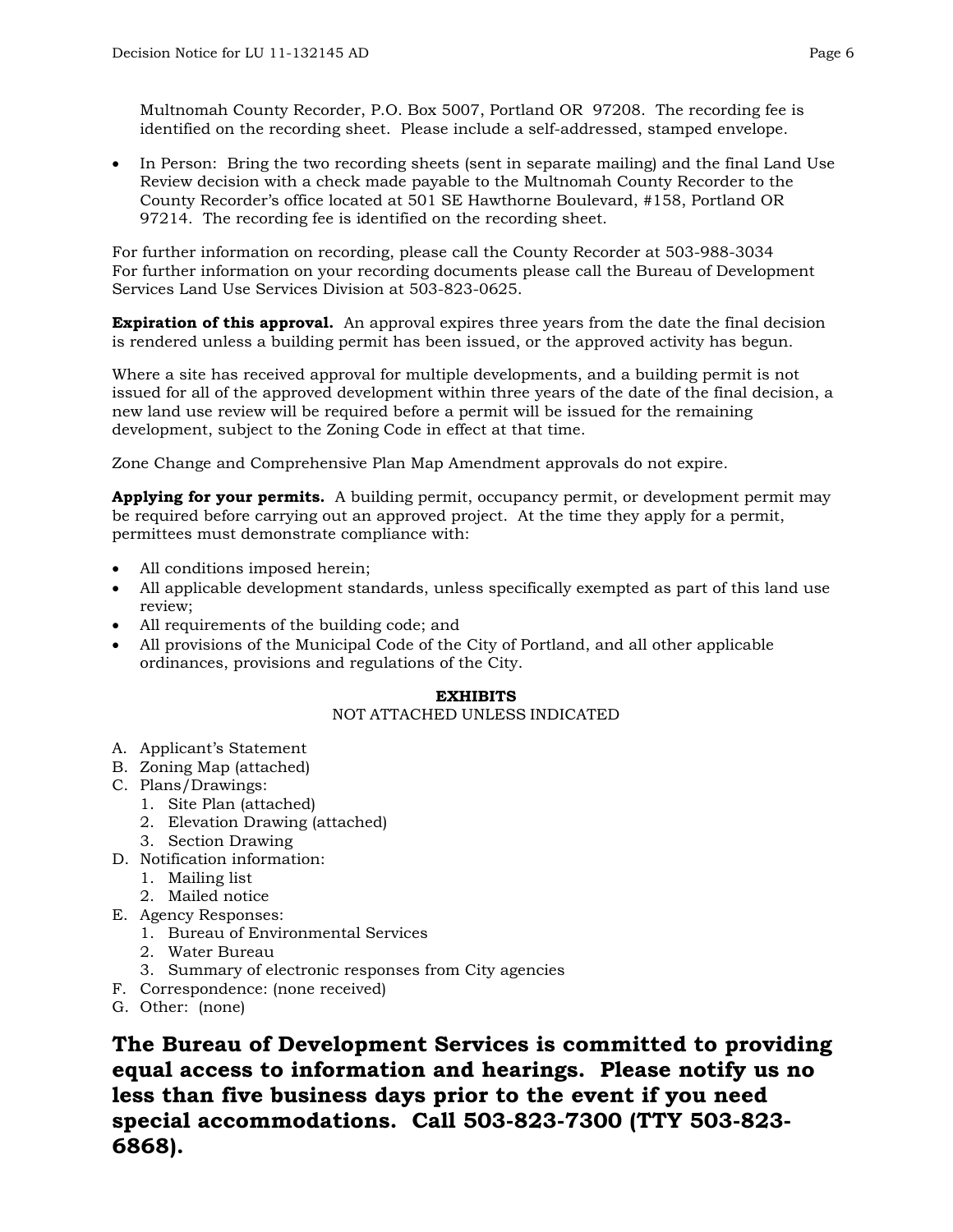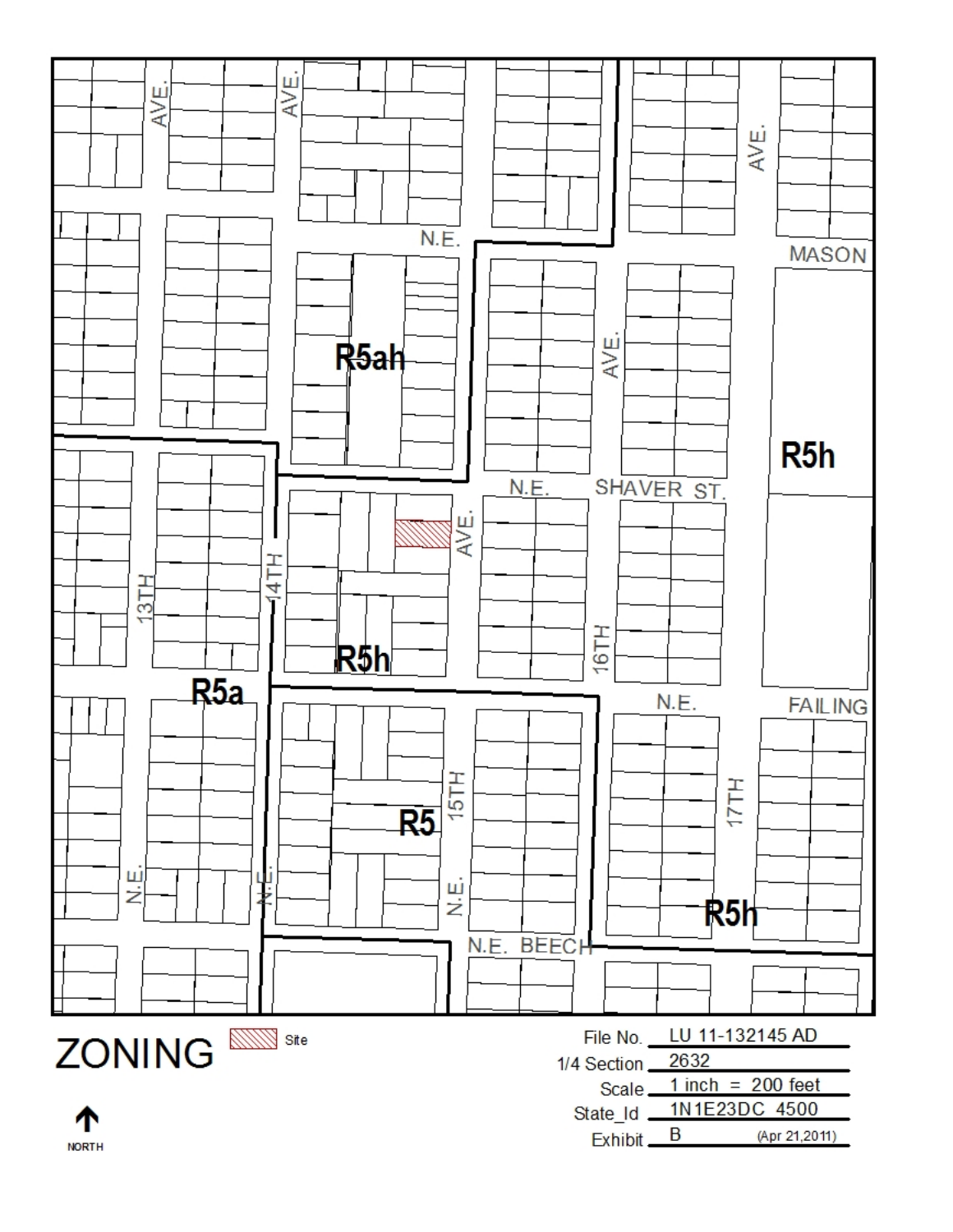